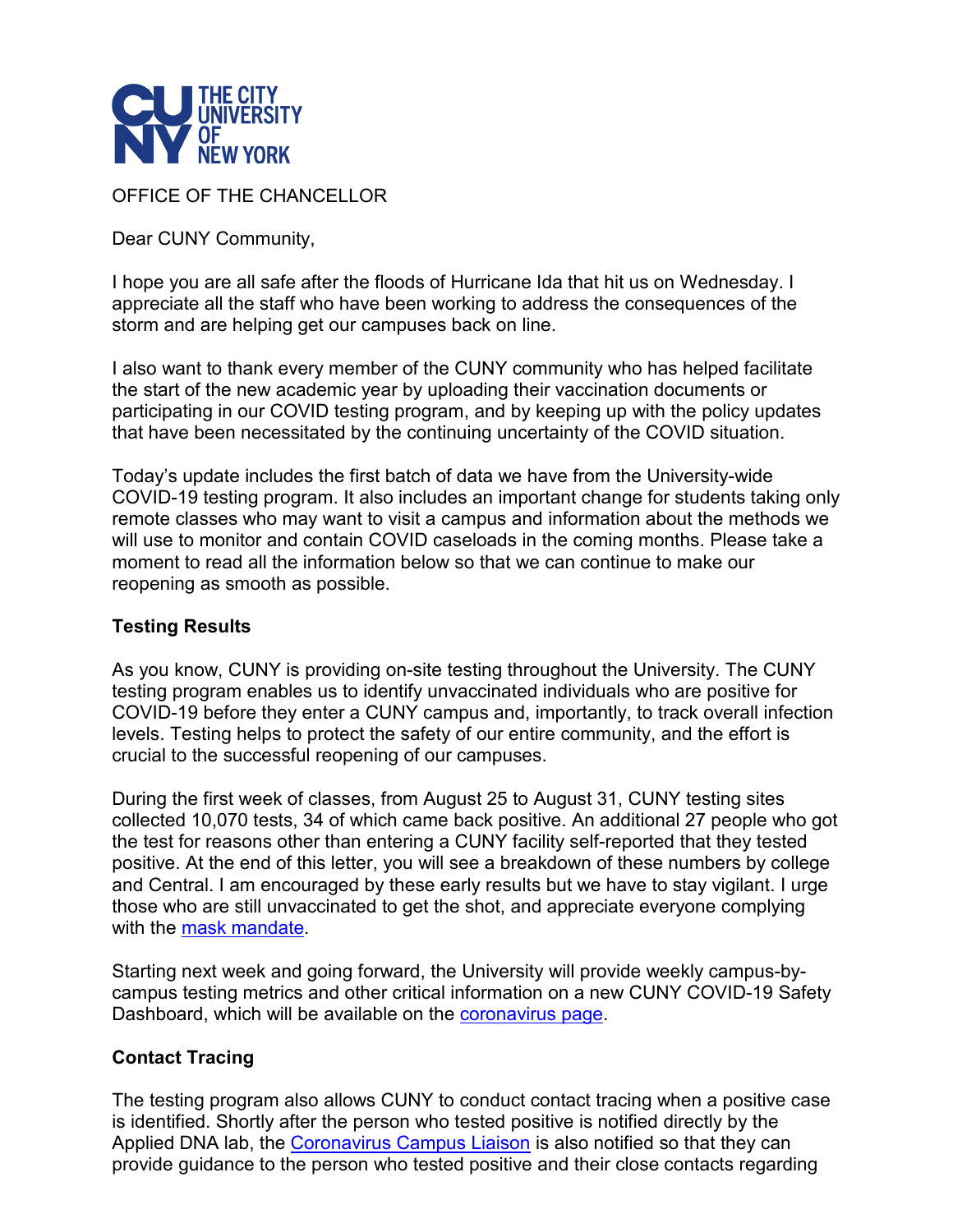isolation and quarantine. The colleges are careful to notify every person who needs to take action in response to an individual case. As they are following these protocols, campus liaisons are maintaining direct communication with New York City and State public health officials to ensure ongoing coordination and up-to-date advice.

## **Remote-Only Students Must be Vaccinated to Be on Campus**

I am amending the policy that permitted unvaccinated students to visit campuses if they showed proof of a negative COVID test. Starting on October 7, all students taking remote-only classes who wish to visit a campus at any point this fall for any reason must be fully vaccinated and have their vaccination documents approved in CUNYfirst unless they have been granted a religious exception or a medical exemption. The only other exception to this change is that I have asked campus leaders to accommodate students who need to access emergency services on campus, such as food pantries and mental health services. As always, we might modify this policy as necessitated by changing public health conditions. More information about CUNY's vaccination mandate can be found in [this FAQ](https://maestro.cuny.edu/trk/click?ref=zqtbwp23f_2-1uc942a-0-2241x38736x0VKLEwZbefo&) and for help uploading, please click [here.](https://maestro.cuny.edu/trk/click?ref=zqtbwp23f_2-1uc942a-0-2241x3872fx0VKLEwZbefo&)

# **Final deadline for Students to Get the Shot**

A reminder that the deadline for students who are taking in-person or hybrid classes to be fully vaccinated is October 7, and students will need to upload proof of vaccination in CUNYfirst no later than September 27. To meet this deadline, any student who is still unvaccinated will need to get the single shot of the Johnson & Johnson vaccine by September 23. More information about the vaccination mandate for students [is here.](https://maestro.cuny.edu/trk/click?ref=zqtbwp23f_2-1uc942a-0-2241x38790x0VKLEwZbefo&)

I have had the privilege of visiting several campuses in the days since Fall classes began, and it has been gratifying to speak with those who are cautiously but optimistically returning to their classrooms, offices and laboratories for the first time in more than 17 months. I thank you for your diligence, patience and cooperation, and give you my word that we will continue working to maintain the safety of our campuses so that you can continue moving forward this Fall.

Sincerely,

Felo

### **CUNY COVID-19 Safety Tracker (Week of August 25-31)**

| <b>Affiliation Location</b>    | Tested<br># | <b>Positives</b><br># | $%$ of<br><b>Positive</b><br><b>Tests</b> | <b>Positives</b><br>from<br><b>Non-CUNY</b><br>Sites* |
|--------------------------------|-------------|-----------------------|-------------------------------------------|-------------------------------------------------------|
| <b>Baruch College</b>          | 1040        | 2                     | .2%                                       |                                                       |
| <b>BMCC</b>                    | 914         | 3                     | .3%                                       |                                                       |
| <b>Brooklyn College</b>        | 480         | 2                     | .4%                                       |                                                       |
| <b>Bronx Community College</b> | 480         |                       | .2%                                       |                                                       |